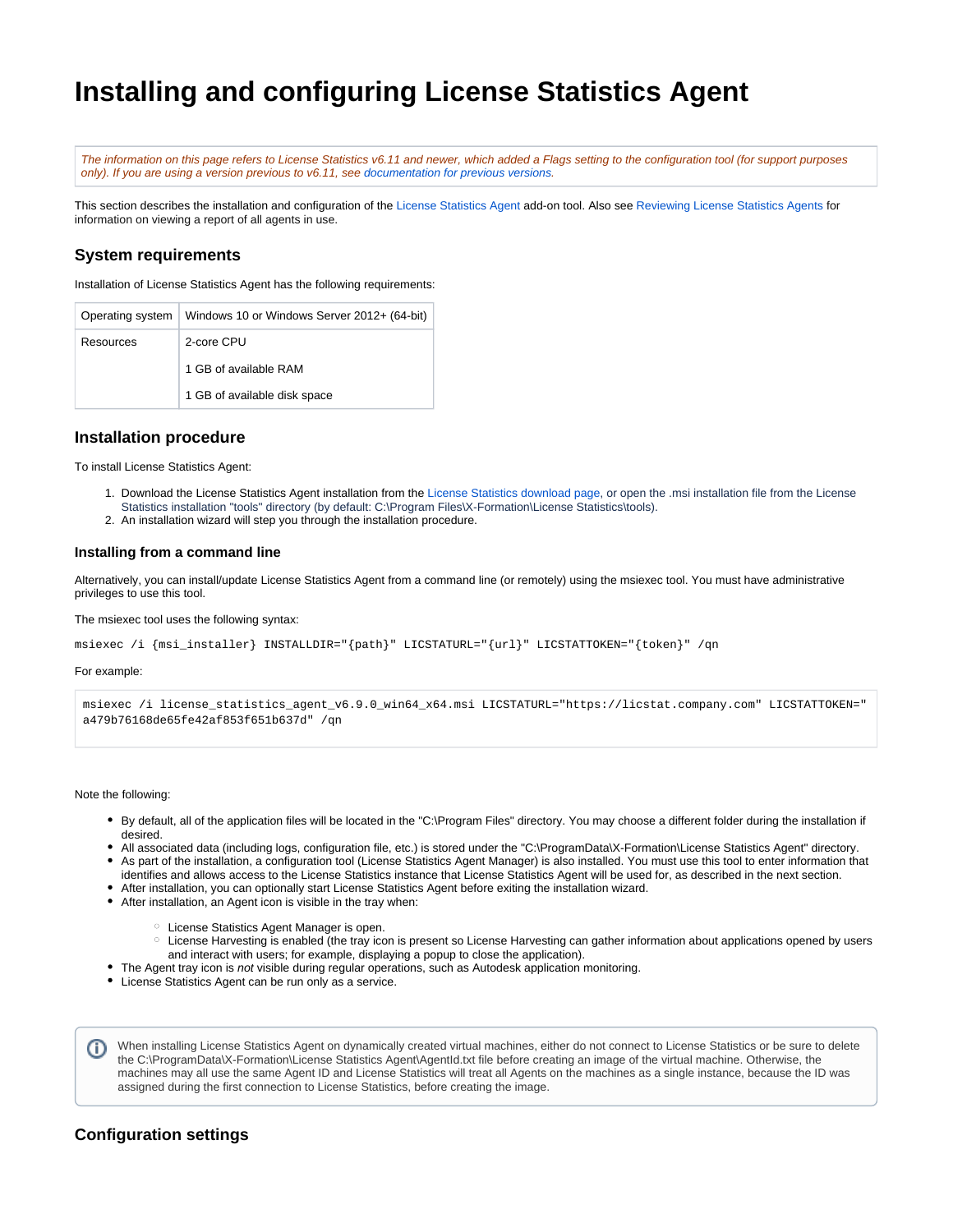You provide configuration information for License Statistics Agent using the Agent Configuration tool, which is installed along with the Agent. You must have administrative privileges to use this tool.

To access the configuration tool:

1. Select **License Statistics Agent Manager** from the main menu, or use the Agent settings icon from the tray:



2. Select Configuration from the Agent Manager options.



3. The configuration tool opens.

| Settings                                |                            |                               |  |  |
|-----------------------------------------|----------------------------|-------------------------------|--|--|
| License Statistics URL.                 | http://localhost           | How can I find the URL?       |  |  |
| Agent API Token                         | aaaaaaaaaaaaabbbbbbbbbbbbb |                               |  |  |
|                                         |                            | How can I find the API Token? |  |  |
| Flags                                   | -Dlog.level=DEBUG          |                               |  |  |
|                                         |                            |                               |  |  |
| ОK                                      |                            | Cancel                        |  |  |
| License Statistics Agent v6.11.0        |                            |                               |  |  |
| Documentation   2002-2021 © X-Formation |                            |                               |  |  |

| Where to find the configuration information<br>Reauired<br>Configuration<br>setting |
|-------------------------------------------------------------------------------------|
|-------------------------------------------------------------------------------------|